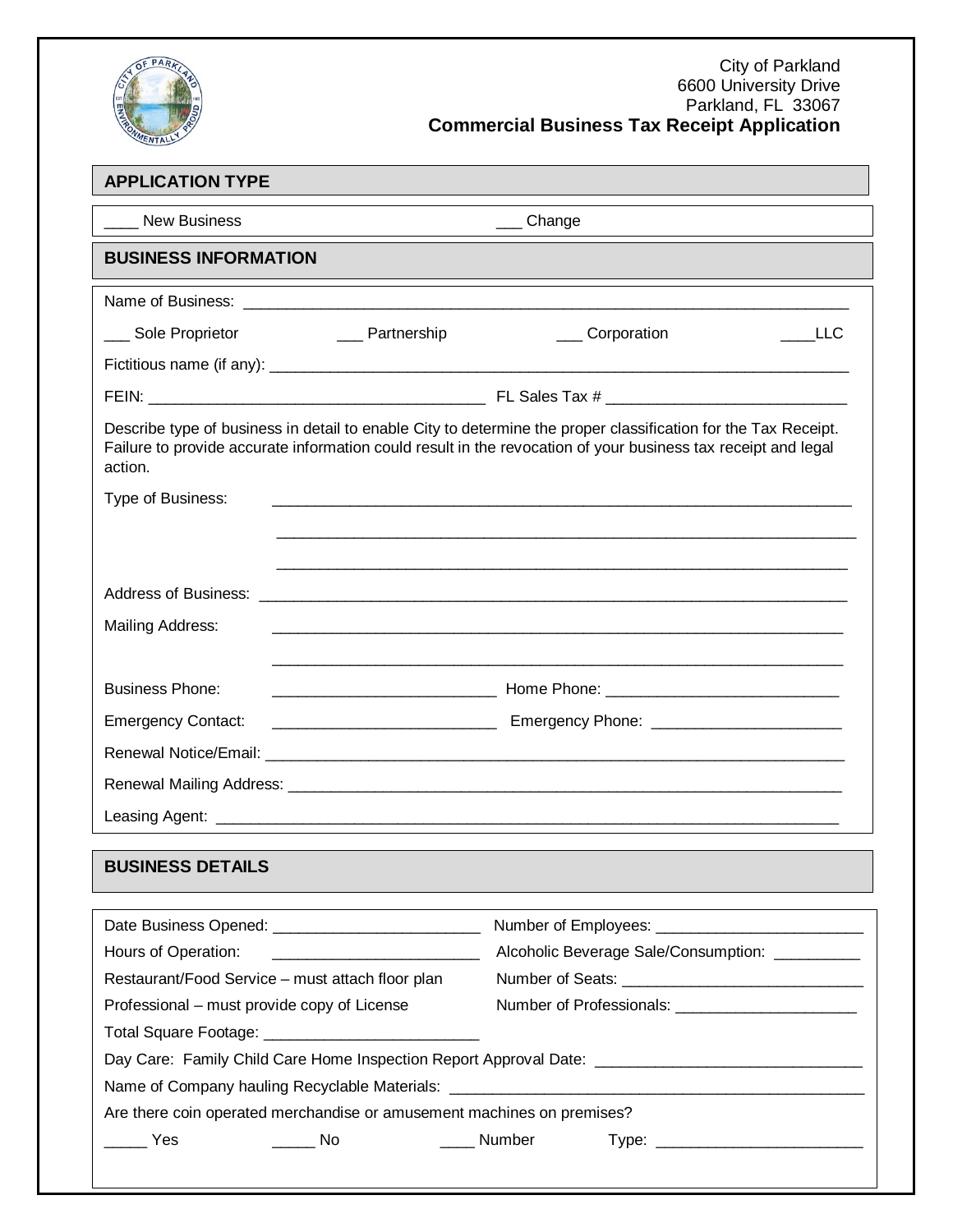

## City of Parkland 6600 University Drive Parkland, FL 33067

|                                                                                                                                                                                           | <b>Commercial Business Tax Receipt Application</b>                                                                                                                                                                                                                                                                                                                                                                                                               |  |
|-------------------------------------------------------------------------------------------------------------------------------------------------------------------------------------------|------------------------------------------------------------------------------------------------------------------------------------------------------------------------------------------------------------------------------------------------------------------------------------------------------------------------------------------------------------------------------------------------------------------------------------------------------------------|--|
| <b>OWNER INFORMATION</b>                                                                                                                                                                  |                                                                                                                                                                                                                                                                                                                                                                                                                                                                  |  |
|                                                                                                                                                                                           |                                                                                                                                                                                                                                                                                                                                                                                                                                                                  |  |
| Phone:                                                                                                                                                                                    |                                                                                                                                                                                                                                                                                                                                                                                                                                                                  |  |
|                                                                                                                                                                                           |                                                                                                                                                                                                                                                                                                                                                                                                                                                                  |  |
|                                                                                                                                                                                           |                                                                                                                                                                                                                                                                                                                                                                                                                                                                  |  |
| Agent Information (if different than owner)                                                                                                                                               |                                                                                                                                                                                                                                                                                                                                                                                                                                                                  |  |
|                                                                                                                                                                                           |                                                                                                                                                                                                                                                                                                                                                                                                                                                                  |  |
| Phone:                                                                                                                                                                                    |                                                                                                                                                                                                                                                                                                                                                                                                                                                                  |  |
|                                                                                                                                                                                           |                                                                                                                                                                                                                                                                                                                                                                                                                                                                  |  |
|                                                                                                                                                                                           |                                                                                                                                                                                                                                                                                                                                                                                                                                                                  |  |
| <b>AFFIDAVIT</b><br><b>Sign in Presence of Notary Only</b>                                                                                                                                |                                                                                                                                                                                                                                                                                                                                                                                                                                                                  |  |
| This is to certify that all information given is true and accurate. I have read this application and the<br>statements contained herein are true and correct to the best of my knowledge. |                                                                                                                                                                                                                                                                                                                                                                                                                                                                  |  |
|                                                                                                                                                                                           |                                                                                                                                                                                                                                                                                                                                                                                                                                                                  |  |
|                                                                                                                                                                                           |                                                                                                                                                                                                                                                                                                                                                                                                                                                                  |  |
|                                                                                                                                                                                           |                                                                                                                                                                                                                                                                                                                                                                                                                                                                  |  |
|                                                                                                                                                                                           |                                                                                                                                                                                                                                                                                                                                                                                                                                                                  |  |
| STATE OF FLORIDA, COUNTY OF BROWARD, SWORN TO AND SUBSCRIBED BEFORE ME                                                                                                                    |                                                                                                                                                                                                                                                                                                                                                                                                                                                                  |  |
|                                                                                                                                                                                           |                                                                                                                                                                                                                                                                                                                                                                                                                                                                  |  |
| Personally Known _____ Produced ID                                                                                                                                                        |                                                                                                                                                                                                                                                                                                                                                                                                                                                                  |  |
|                                                                                                                                                                                           |                                                                                                                                                                                                                                                                                                                                                                                                                                                                  |  |
| <b>NOTARY PUBLIC</b>                                                                                                                                                                      |                                                                                                                                                                                                                                                                                                                                                                                                                                                                  |  |
|                                                                                                                                                                                           |                                                                                                                                                                                                                                                                                                                                                                                                                                                                  |  |
|                                                                                                                                                                                           |                                                                                                                                                                                                                                                                                                                                                                                                                                                                  |  |
| For City Use Only:                                                                                                                                                                        |                                                                                                                                                                                                                                                                                                                                                                                                                                                                  |  |
|                                                                                                                                                                                           | Lot & Block: the contract of the contract of the contract of the contract of the contract of the contract of the contract of the contract of the contract of the contract of the contract of the contract of the contract of t<br>Subdivision: View Management Communication of the Subdivision:                                                                                                                                                                 |  |
| Code Section: The Code Section:                                                                                                                                                           | Zoning District: ___________________                                                                                                                                                                                                                                                                                                                                                                                                                             |  |
| Fire Inspector                                                                                                                                                                            | Denied: ______________________                                                                                                                                                                                                                                                                                                                                                                                                                                   |  |
| Approved:<br>Zoning                                                                                                                                                                       | Denied: ______________________<br>Date: _______________                                                                                                                                                                                                                                                                                                                                                                                                          |  |
| <b>Building Official</b><br>Approved: Approved:                                                                                                                                           | Denied: the contract of the contract of the contract of the contract of the contract of the contract of the contract of the contract of the contract of the contract of the contract of the contract of the contract of the co<br>Date: the contract of the contract of the contract of the contract of the contract of the contract of the contract of the contract of the contract of the contract of the contract of the contract of the contract of the cont |  |
| Add penalty of 10% after October 1; 15% after November 1; 20% after December 1; 25% after January 1                                                                                       |                                                                                                                                                                                                                                                                                                                                                                                                                                                                  |  |
| A one-time, non-refundable fee of \$30.00 will be charged for Zoning on all new applications. CREDIT CARDS NOT ACCEPTED.                                                                  |                                                                                                                                                                                                                                                                                                                                                                                                                                                                  |  |